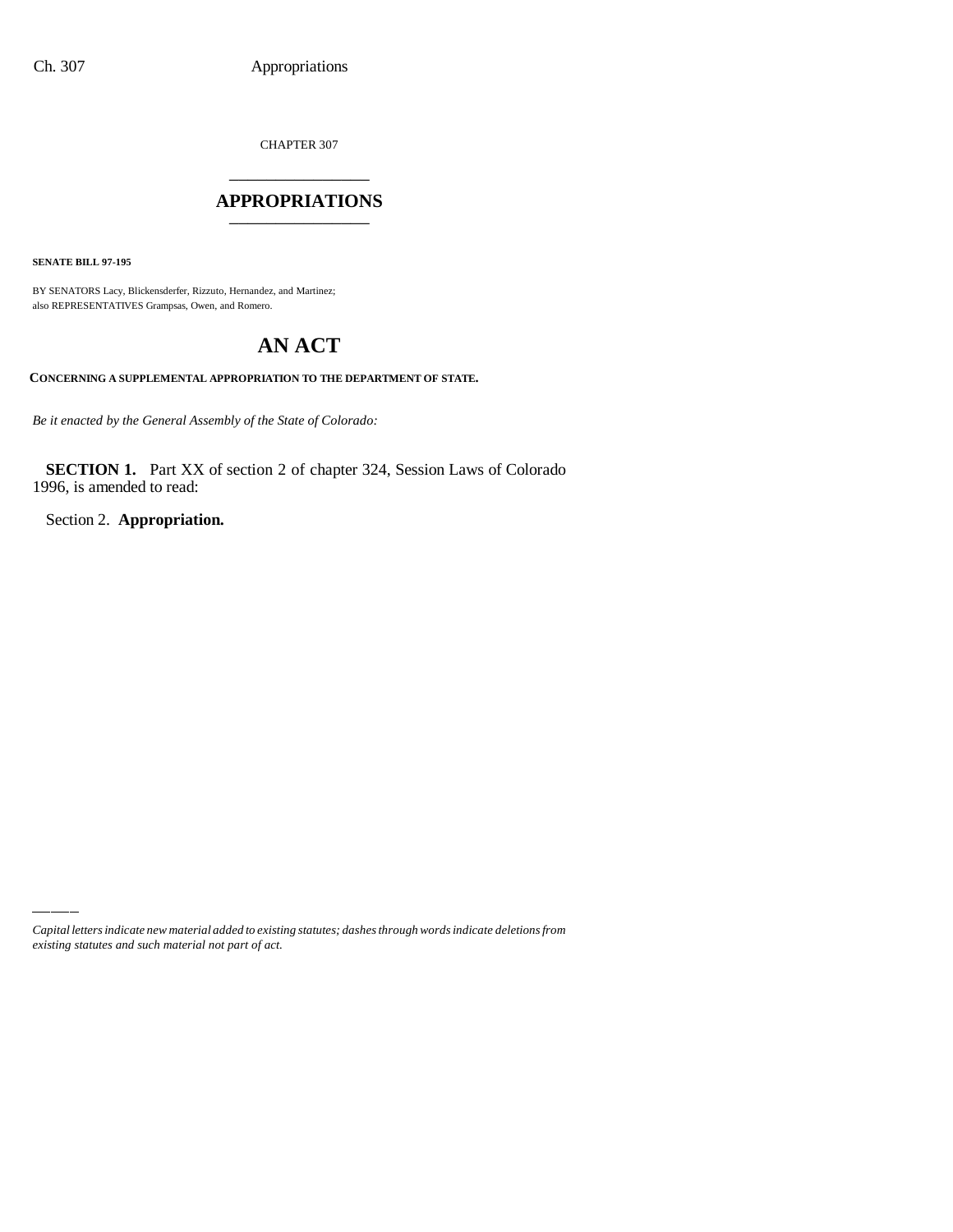## Ch. 307 Appropriations

|                   |       |                | <b>APPROPRIATION FROM</b> |              |               |              |  |
|-------------------|-------|----------------|---------------------------|--------------|---------------|--------------|--|
|                   |       |                | GENERAL                   |              | <b>CASH</b>   |              |  |
| <b>ITEM &amp;</b> |       | <b>GENERAL</b> | <b>FUND</b>               | CASH         | <b>FUNDS</b>  | FEDERAL.     |  |
| <b>SUBTOTAL</b>   | TOTAL | <b>FUND</b>    | <b>EXEMPT</b>             | <b>FUNDS</b> | <b>EXEMPT</b> | <b>FUNDS</b> |  |
|                   |       |                |                           |              |               |              |  |

#### **PART XX DEPARTMENT OF STATE**

### **(1) ADMINISTRATION**

| <b>Personal Services</b>   | <del>2.451.393</del> |  |
|----------------------------|----------------------|--|
|                            | 2,477,735            |  |
|                            | $(71.0$ FTE)         |  |
| Health, Life, and Dental   | 168,779              |  |
| Short-term Disability      | 4.997                |  |
| Salary Survey, Anniversary |                      |  |
| Increases, and Shift       |                      |  |
| Differential               | 124,483              |  |
| Workers' Compensation      | 4.756                |  |
| <b>Operating Expenses</b>  | 353,428              |  |
| Legal Services for 1,925   |                      |  |
| hours                      | 91,335               |  |
| Administrative Law Judge   |                      |  |
| Services for 611 Hours     | 52.491               |  |
| Purchase of Services from  |                      |  |
| Computer Center            | 875                  |  |
|                            |                      |  |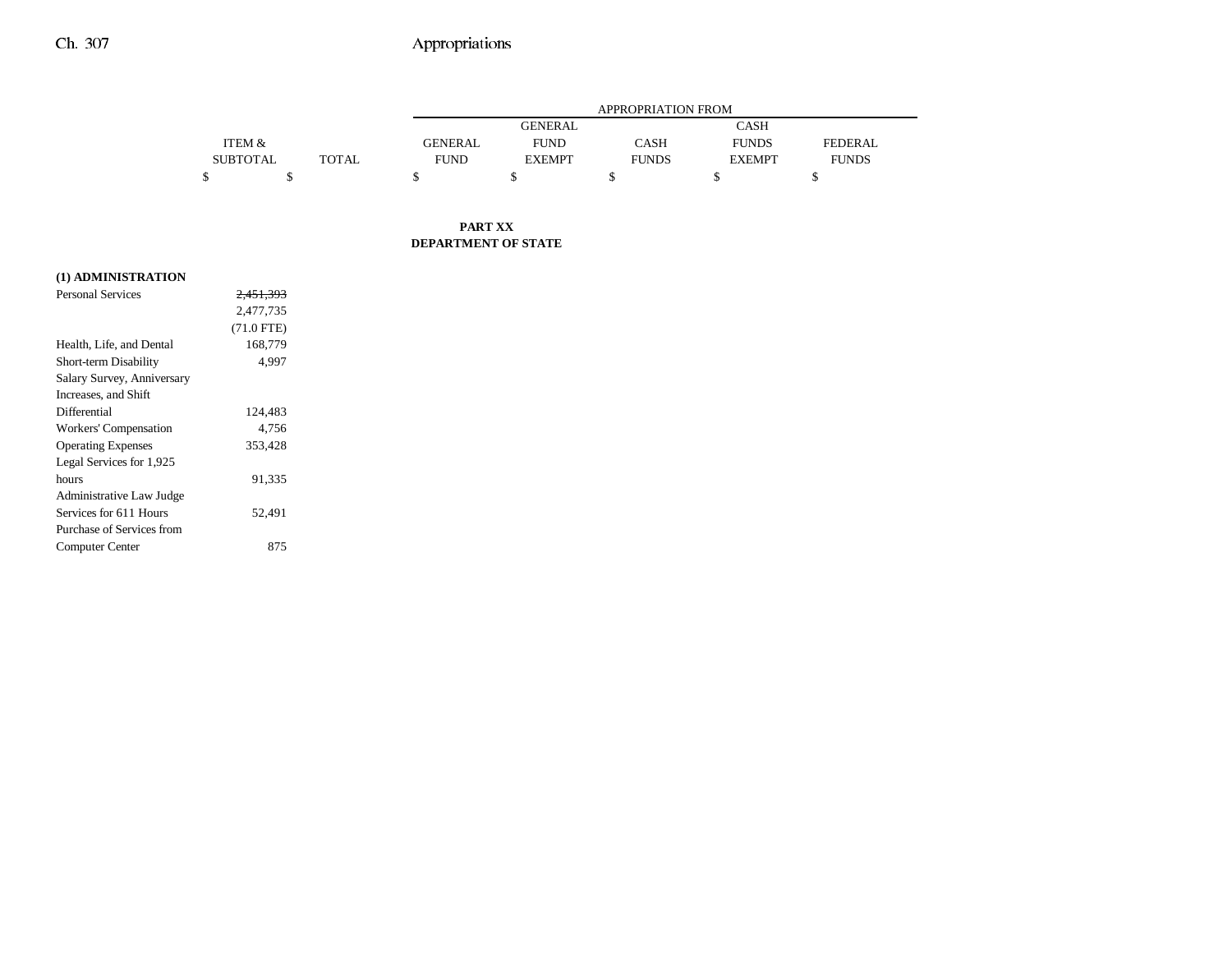| Payment to Risk Management      |                 |           |                          |
|---------------------------------|-----------------|-----------|--------------------------|
| and Property Funds              | 11,022          |           |                          |
| <b>Vehicle Lease Payments</b>   | 2,904           |           |                          |
| <b>Leased Space</b>             | 341,652         |           |                          |
| <b>Indirect Cost Assessment</b> | 139.251         |           |                          |
| Discretionary Fund              | $5,000^{\rm a}$ |           |                          |
|                                 |                 | 3,752,366 | $3,752,366$ <sup>b</sup> |
|                                 |                 | 3,778,708 | 3,778,708 <sup>b</sup>   |

<sup>a</sup> For purposes of complying with the limitation on state fiscal year spending imposed by Article X, Section 20 of the State Constitution these moneys are included for informational purposes as they are continuously appropriated by a permanent statute or constitutional provision.

b This amount shall be from fees, taxes and all other sources of revenue collected by the Department.

#### **(2) SPECIAL PURPOSE**

| <b>Bilingual Translation</b>  | 5,000      |           |                          |
|-------------------------------|------------|-----------|--------------------------|
| <b>County Clerk Candidate</b> |            |           |                          |
| Reimbursement                 | 3,000      |           |                          |
| Computer System               | 1,717,499  |           |                          |
|                               | (17.0 FTE) |           |                          |
| Initiative and Referendum     | 500,000    |           |                          |
| Central Lien Indexing         | 1,573,920  |           |                          |
|                               |            | 3,799,419 | $3.799.419$ <sup>a</sup> |

a This amount shall be from fees, taxes and all other sources of revenue collected by the Department.

#### **TOTALS PART XX**

| $(STATE)^{2,3}$ | <del>\$7,551,785</del> | \$7,551,785 |  |
|-----------------|------------------------|-------------|--|
|                 | \$7,578,127            | \$7,578,127 |  |

**FOOTNOTES** -- The following statements are referenced to the numbered footnotes throughout section 2.

Ch. 307 Appropriations